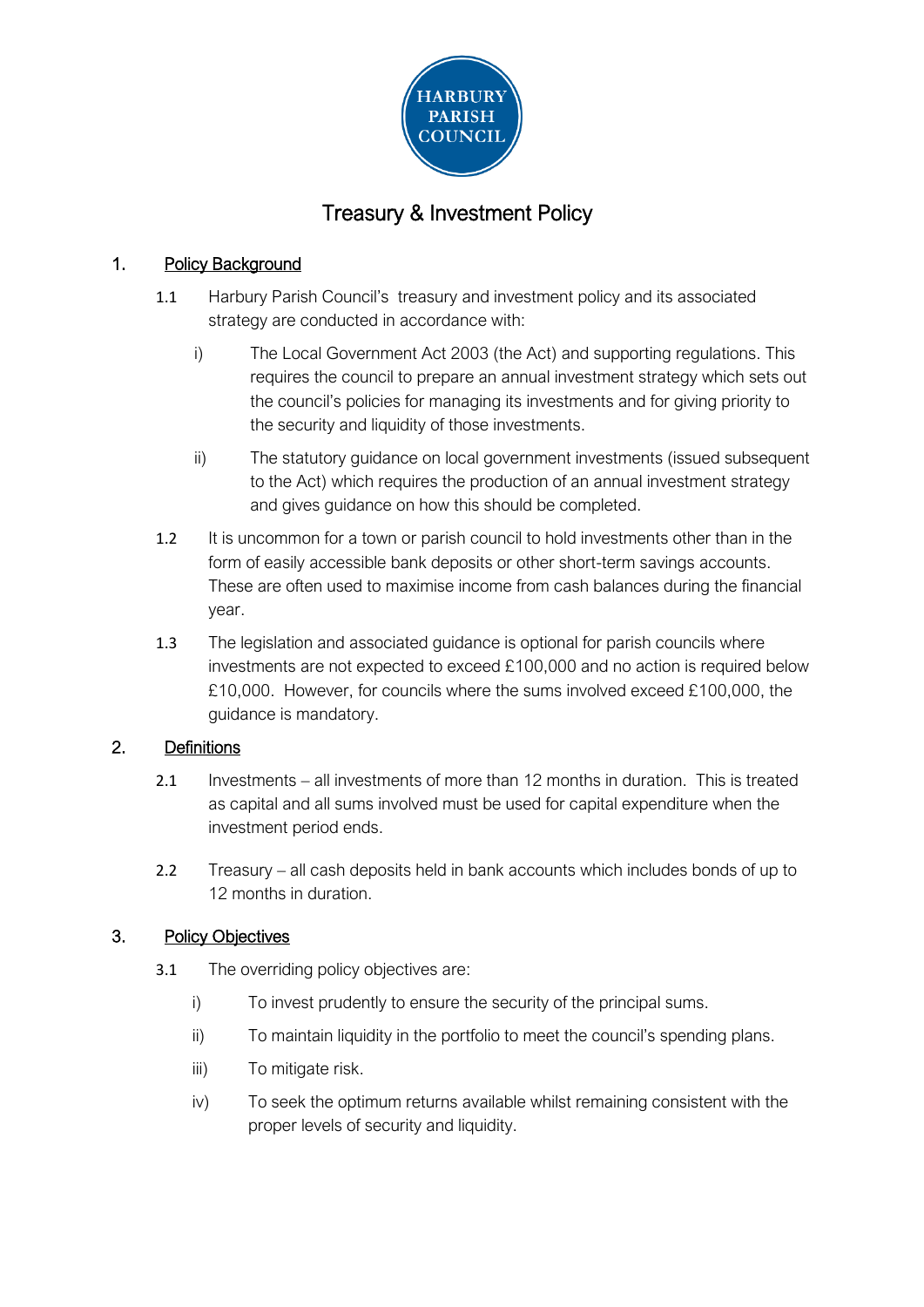### 4. Investment Policy

- 4.1 The council will not hold funds other than in bank accounts or deposit bonds of 12 months or less in duration.
- 4.2 No investments will be made in stocks and shares.

### 5. Treasury Policy

- 5.1 The council will hold all its funds as cash deposits in bank accounts or bonds or with CCLA Public Sector Deposit Fund.
- 5.2 A business account will be maintained with sufficient funds for day to day transactions and to receive the precept and business income.
- 5.3 The maximum of the council's cash deposits which may be held with one institution must not exceed 60% up to a maximum of £85,000.

Any exception to this limit must be approved by full council.

- 5.4 Full council approval is required to make a deposit with an institution with which the council does not already hold an account. The RFO has delegated authority to deposit funds with any of the council's existing bankers and report this back to the council.
- 5.5 A procedure for making a deposit can be found in Appendix A.